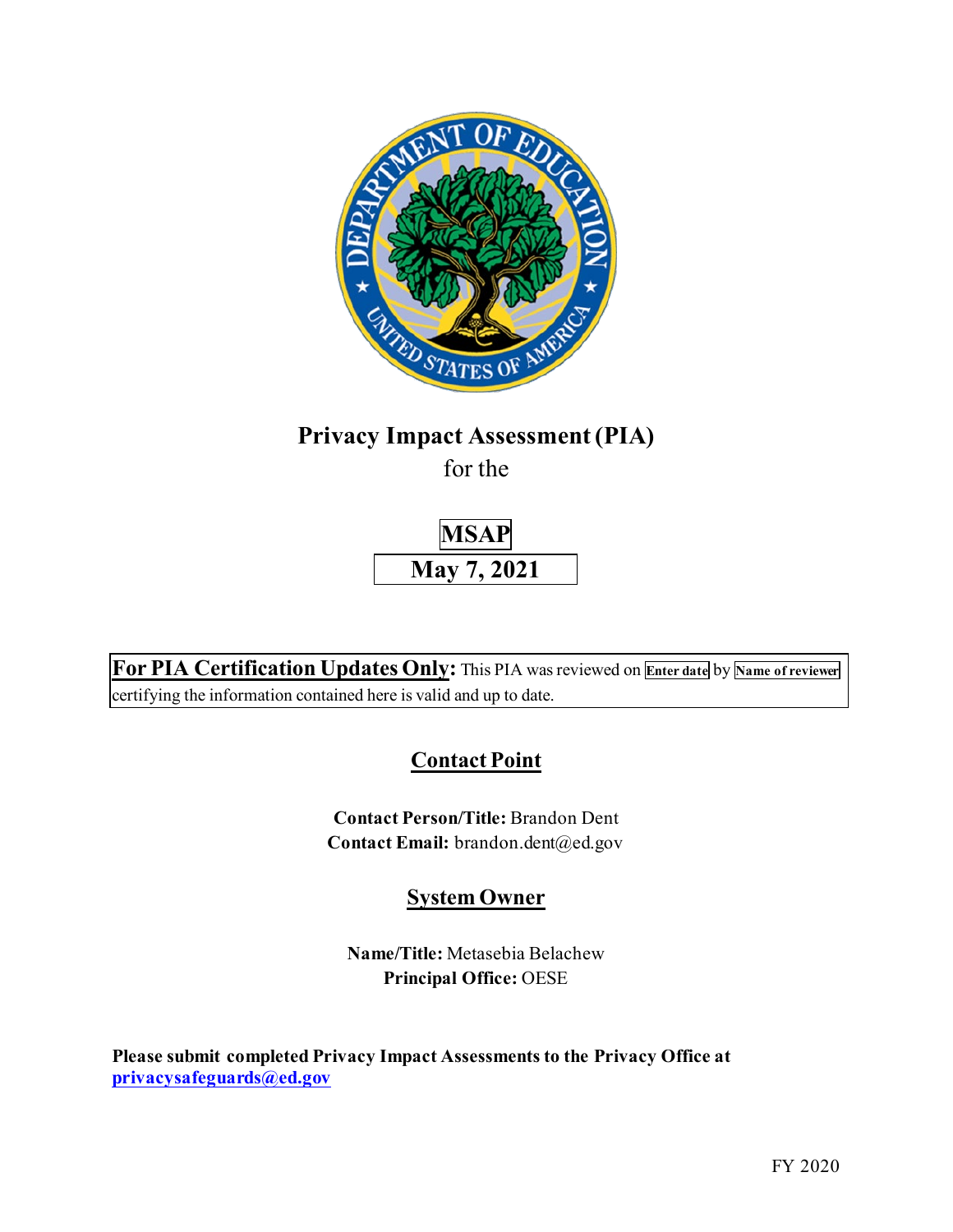*Please complete this Privacy Impact Assessment (PIA) on how personally identifiable information (PII) is collected, stored, protected, shared, and managed electronically by your system. You may wish to consult with your ISSO in completing this document. If a question does not apply to your system, please answer with N/A.* 

#### **1. Introduction**

**1.1.** Describe the system including the name, acronym, and a brief description of the program or purpose for the system.

 TA Center) website is a non-mission critical site that assists the MSAP TA Center users' office email address and user ID. The Magnet Schools Assistance Program Technical Assistance Center (MSAP contractor, Leed Management Consulting, Inc., in fulfilling its contract with the Magnet Schools Assistance Program (MSAP) in providing technical assistance and performance monitoring activities for MSAP grantees. The external-facing part of the site provides the public with information about the MSAP program and grantees, as well as magnet schools generally. The internal, password-protected part of the site collects Annual Performance Report information to generate regular Government Performance and Results Act (GPRA) reports. In order to obtain the required GPRA information, the system collects and maintains grantee

Leed Management Consulting, Inc., is responsible for the development, coordination of program business components, system maintenance, and continuous implementation of the MSAP TA Center website according to customer requirements and security standards set forth by the U.S. Department of Education.

**1.2.** Describe the purpose for which the personally identifiable information (PII)<sup>1</sup> is collected, used, maintained or shared.

 a website that is used to disseminate MSAP guidance information and for sharing best organization (State Educational Agencies [SEA] and Local Educational Agencies Information collected is used to provide login credentials to access the system, which is practices and success stories. The grantee information is collected to provide access to the system and facilitate communication between grantees and MSAP team. The [LEA]) information submitted by grantees is required as part of the reporting requirements. The grantee information that is posted publicly on the website is the

place of birth, mother's maiden name, etc. OMB Circular A-130, page 33 <sup>1</sup> The term "personally identifiable information" refers to information which can be used to distinguish or trace an individual's identity, such as their name, social security number, biometric records, etc. alone, or when combined with other personal or identifying information which is linked or linkable to a specific individual, such as date and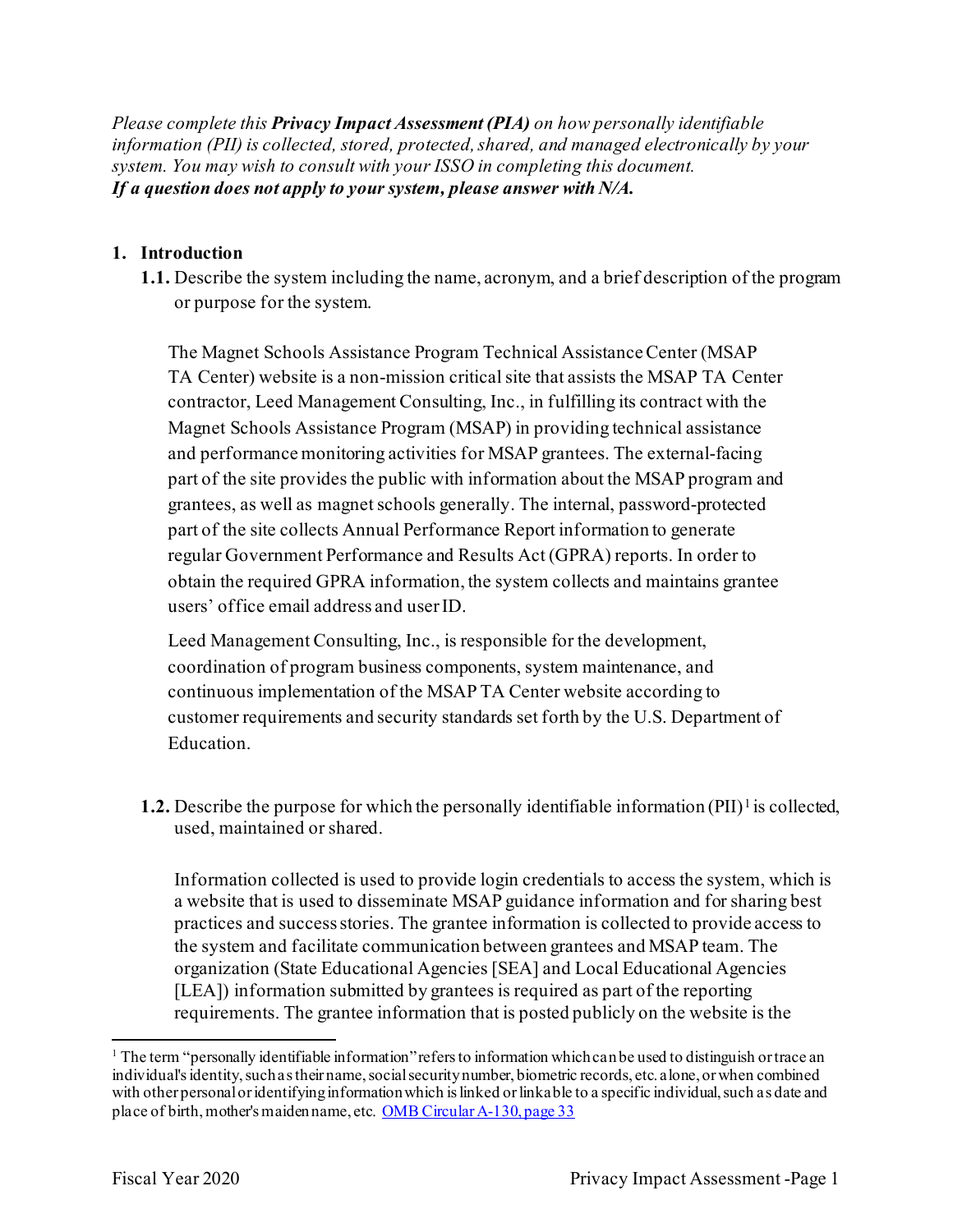grantees. organizational information of the grantee for enabling the community to contact the

**1.3.** Is this a new system, or one that is currently in operation?

### Currently Operating System

**1.4.** Is this PIA new, or is it updating a previous version?

## New PIA

 There are no changes to the system, but it was determined by Department officials during a recent review of the system that the system maintains PII. As a result, the PTA needed to be revised, a PIA needed to be drafted, and privacy controls needed to be selected and implemented.

**1.5.** Is the system operated by the agency or by a contractor?

## Contractor

- **1.5.1.** If the system is operated by a contractor, does the contract or other acquisitionrelated documents include privacy requirements?
	- $\Box$  N/A

Yes

- **2. Legal Authorities and Other Requirements**  *If you are unsure of your legal authority, please contact your program attorney.* 
	- **2.1.** What specific legal authorities and/or agreements permit and regulate the collection and use of data by the system? Please include name and citation of the authority.

MSAP collects data as defined in 34 CFR 280: [https://www.gpo.gov/fdsys/pkg/CFR](https://280:https://www.gpo.gov/fdsys/pkg/CFR)-2016-title34-vol1/xml/CFR-2016-title34-vol1-part280.xml" <https://www.gpo.gov/fdsys/pkg/CFR-2016-title34-vol1/xml/CFR-2016-title34-vol1> part280.xml . The statutory authority is 20 U.S.C. 7231-7231j,

### **SORN**

 such as a Social Security Number or other identification? **2.2.** Is the information in this system retrieved by an individual's name or personal identifier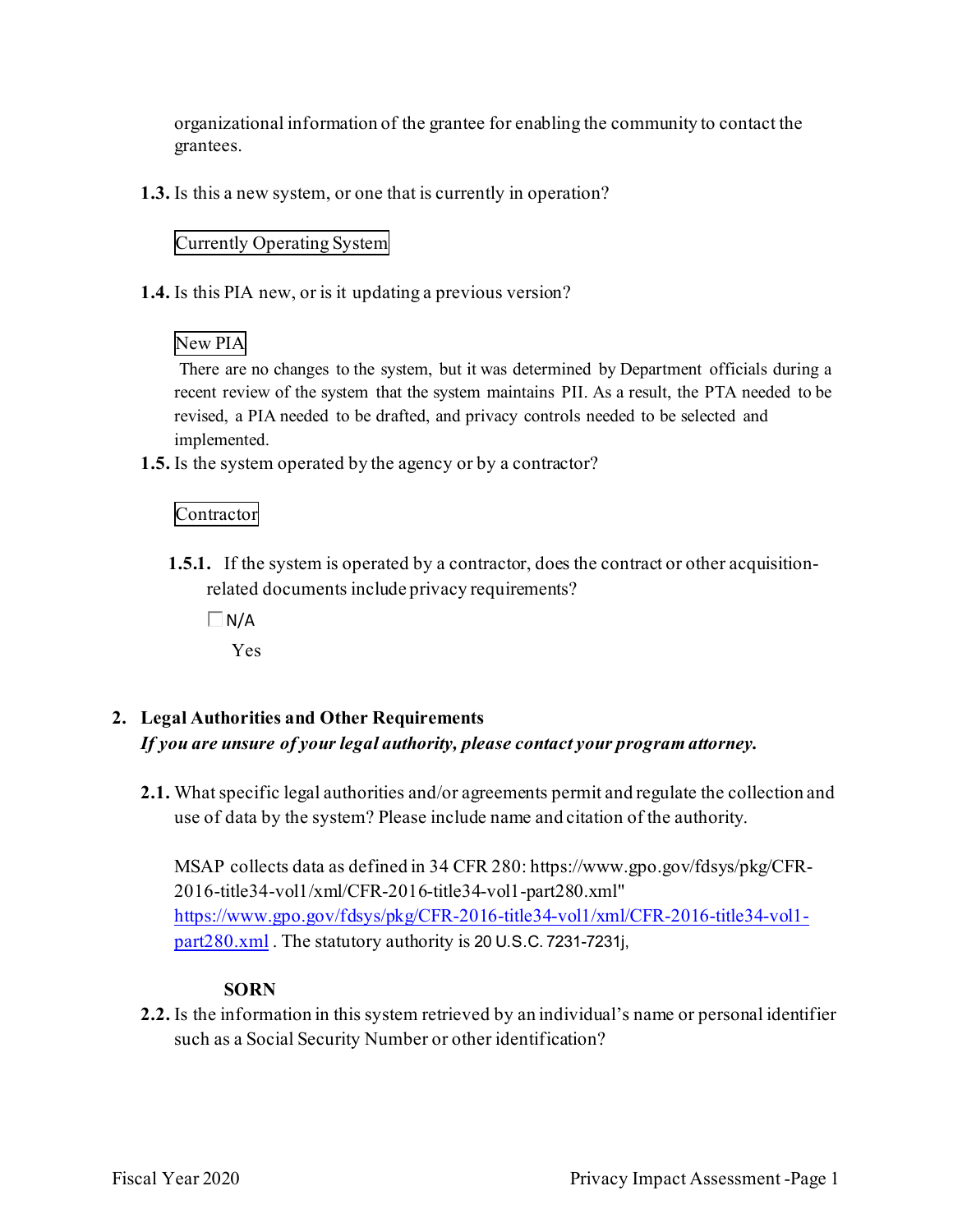**2.2.1.** If the above answer is **YES,** this system will need to be covered by Privacy Act System of Records Notice(s)  $(SORN(s))$ .<sup>2</sup> Please provide the SORN name, number, Federal Register citation and link, or indicate that a SORN is in progress.

 Click here to enter text.  $\Box$  N/A

 **2.2.2.** If the above answer is **NO**, explain why a SORN was not necessary. For Department, etc. example, the information is not retrieved by an identifier, the information is not maintained in a system of records, or the information is not maintained by the

 $\Box$ N/A

The information is not retrieved by an identifier.

#### **Records Management**

No

 **If you do not know your records schedule, please consult with your records liaison or send an email to [RMHelp@ed.gov](mailto:RMHelp@ed.gov)** 

 **2.3.** What is the records retention schedule approved by National Archives and Records Administration (NARA) for the records contained in this system? Please provide all relevant NARA schedule numbers and disposition instructions.

ED 254A.2/GRS 1.2/ item 020.

TEMPORARY: Destroy 10 years after final action is taken on file, but longer retention is authorized if required for business use.

**2.4.** Is the PII contained in this system disposed of appropriately, and in accordance with the timelines in the records disposition schedule?

Yes

### **3. Characterization and Use of Information**

access and correct any PII maintained by ED. <u>https://connected.ed.gov/om/Documents/SORN-Process.pdf</u><br>Fiscal Year 2020 Privacy Impact Assessment -Page 1 <sup>2</sup> A System of Records Notice (SORN) is a formal notice to the public that identifies the purpose for which PII is collected, from whom and what type of PII is collected, how the PII is shared externally (routine uses), and how to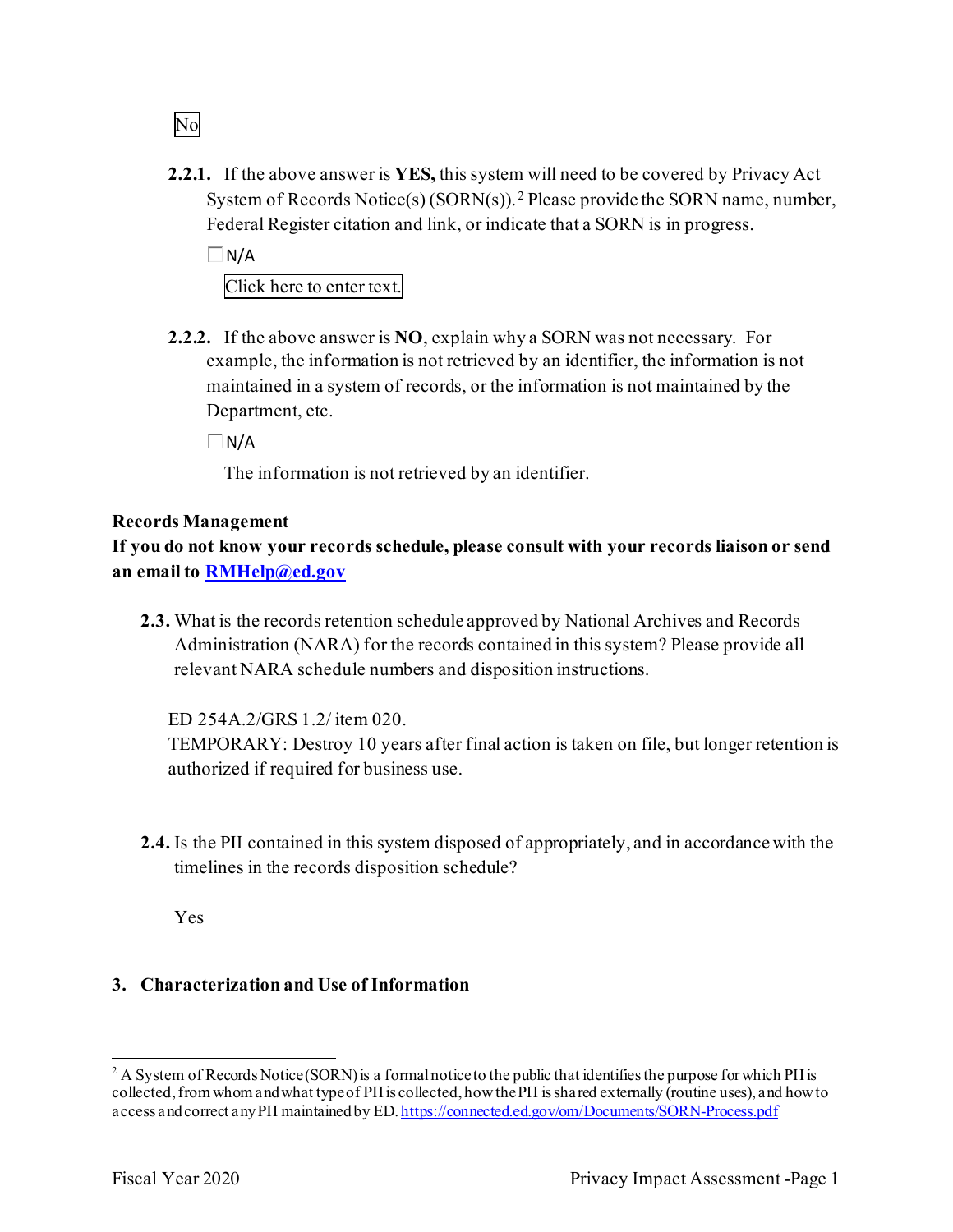#### **Collection**

**3.1.** List the specific PII elements (e.g., name, email, address, phone number, date of birth, Social Security, etc.) that the system collects, uses, disseminates, or maintains.

Grantee

- Office address
- Office email address
- Office phone number
- Password, for the purpose of proving access.
- Username, which is the email address of the grantee, for the purpose of proving access.

Name of Federal Program Officer – Department of Education Employees

- Office address
- Office email address
- Office phone number
- **3.2.** Does the system collect only the minimum amount required to achieve the purpose stated in Question 1.2?

### Yes

The system collects only name and contact information to establish user accounts for the website and provide the users the ability to contact the grantees by fellow grantees. This is the minimum PII necessary to establish the accounts. Organization phone number is collected to provide contact information for resolving technical assistance requests.

**3.3.** What are the sources of PII collected (e.g., individual, school, another agency, commercial sources, etc.)?

 Information is provided by grantees who are LEAs and SEAs points of contacts to the Department of Education Program Officer as part of the grant management process, which is provided to the system administrator to load on the site.

 **3.4.** How is the PII collected from the stated sourceslisted in Question 3.3 (e.g., paper form, web page, database, etc.)?

 sysadmin to the website. Information that is collected and disseminated is stored in a The data are collected by the Department of Education Program Officer during the grantee awarding process through grant application forms and then then loaded by the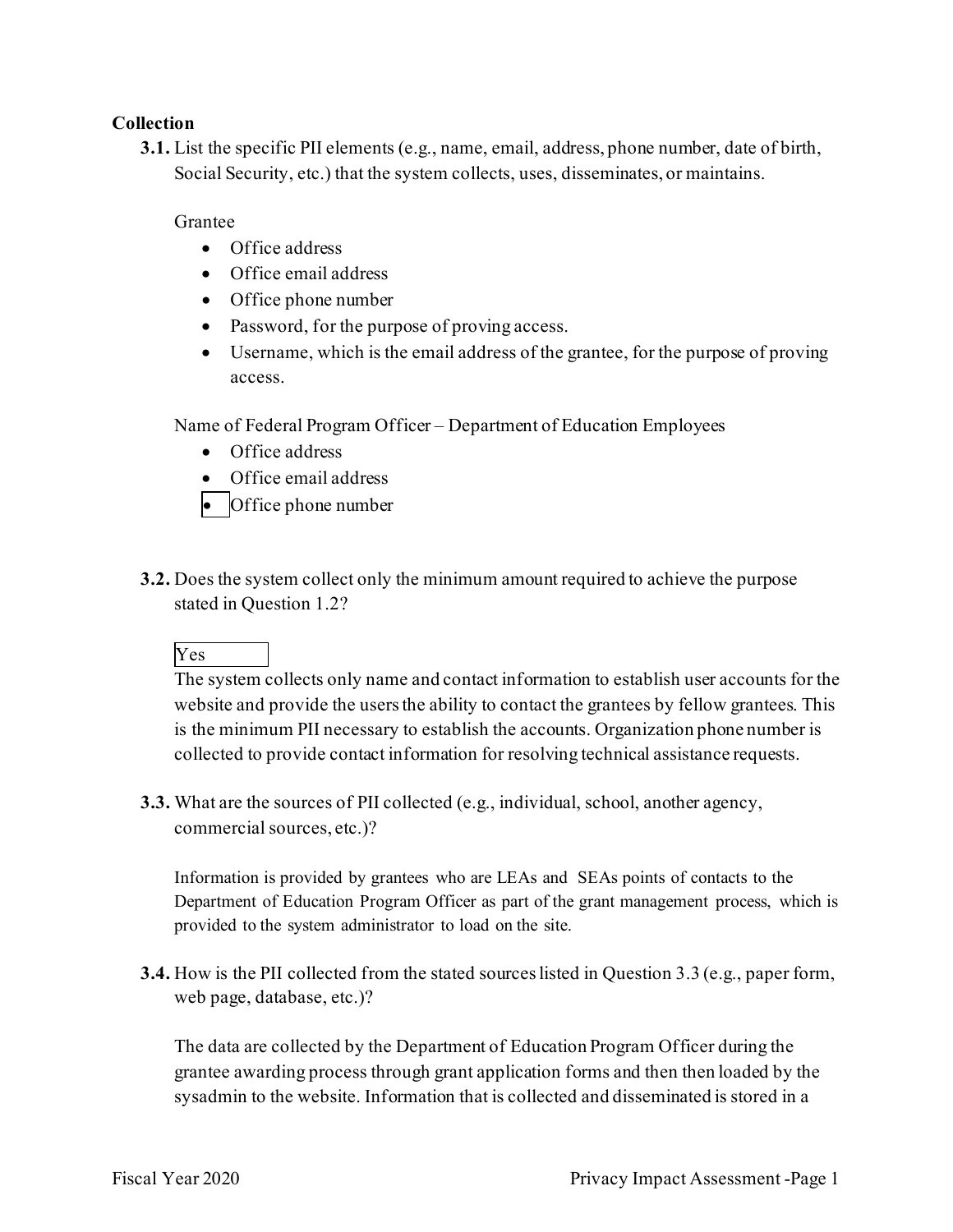SQL Server database backend. The MSAP system is maintained by the MSAP contractor.

**3.5.** How is the PII validated or confirmed to ensure the integrity of the information collected? 3 Is there a frequency at which there are continuous checks to ensure the PII remains valid and accurate?

 The PII information on the website is confirmed by the Federal Program Officer annually as part of the grant management process. When the personnel changes at the grantee organization, the change is confirmed by the Federal Program Officer by email

 The system sends a verification email to the email address supplied to verify the contact details through a confirmation email. The user is responsible for making updates and ensuring the data on the website are correct.

**Use** 

**3.6.** Describe how the PII is used to achieve the purpose stated in Question 1.2 above.

 The information collected is used to create user login credentials to allow the grantees to receive technical assistance, submit performance reporting and receive information disseminated by the center through the website.

- **3.7.** Is the system using PII for testing/researching new applications or information systems prior to deployment or for training employees?
	- No
	- **3.7.1.** If the above answer is **YES,** what controls are in place to minimize the risk and protect the data?

 Click here to enter text.  $\Box$  N/A

### **Social Security Numbers**

*It is the Department's Policy that, in order to collect Social Security Numbers, the System Owner must state the collection is: 1) authorized by law, 2) necessary for an agency purpose, and 3) there is no reasonable alternative.* 

 and communication with the individual whose information it is. <sup>3</sup> Examples include restricted form filling, account verification, editing and validating information as it's collected,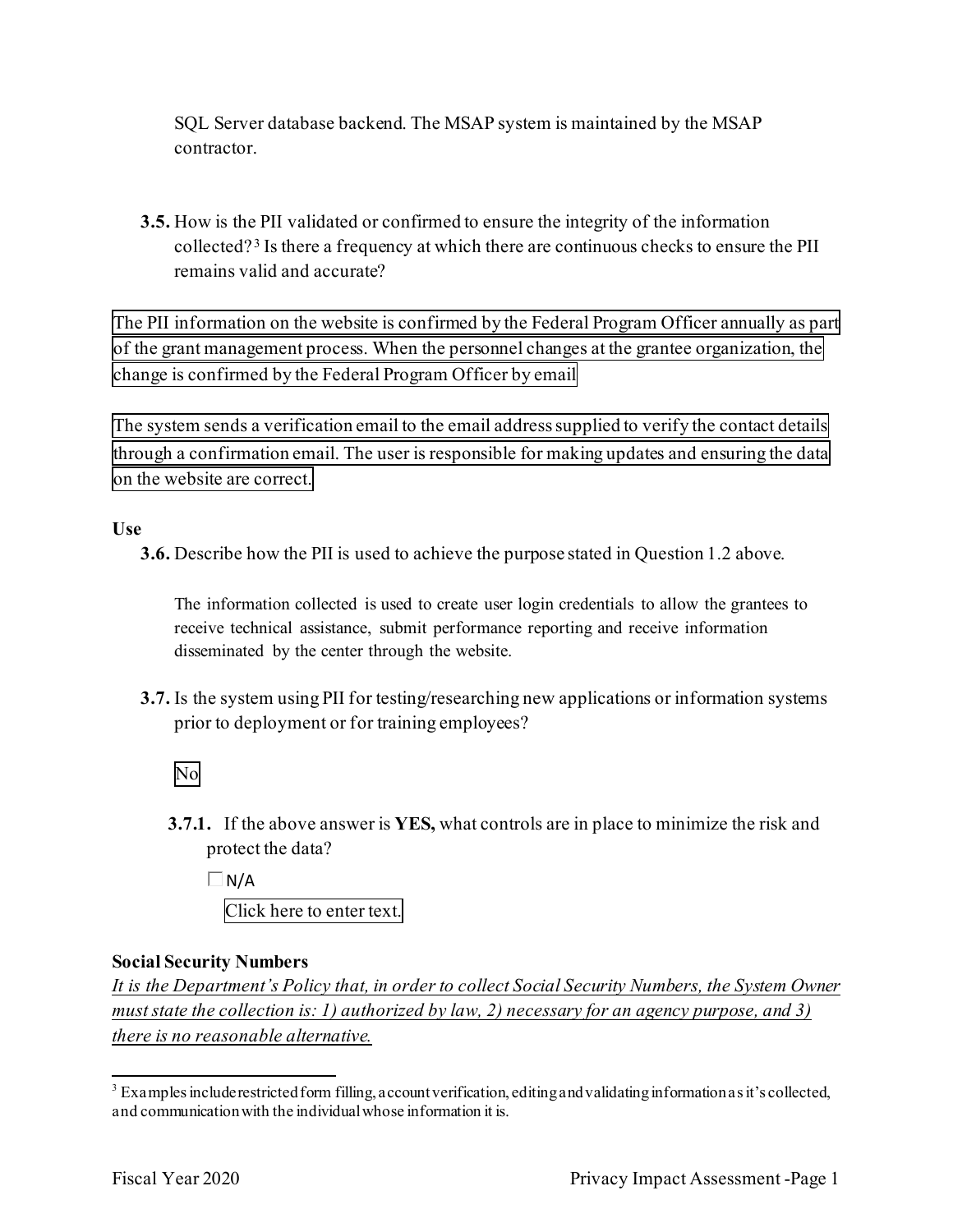**3.8.** Does the system collect Social Security Numbers? Note that if the system maintains Social Security Numbers but does not explicitly collect them, answer 3.8.1 to address the purpose for maintaining them.

# No

 SSN will be used. **3.8.1.** If the above answer is **YES**, explain the purpose for its collection, and how the

 $\Box$ N/A Click here to enter text.

**3.8.2.** Specify any alternatives considered in the collection of SSNs and why the alternatives were not selected.

 $\Box$ N/A Click here to enter text.

#### **4. Notice**

 its collection (e.g., direct notice, such as a Privacy Act Statement (if applicable) or **4.1.** How does the system provide individuals with notice about the collection of PII prior to public notice, such as a SORN, PIA,)? If notice is not provided, explain why not.

<https://msapcenter.ed.gov/privacypolicy.aspx> There is a Privacy Policy listed on all pages on the page HYPERLINK "[https://msapcenter.ed.gov/privacypolicy.aspx"](https://msapcenter.ed.gov/privacypolicy.aspx)

#### **PRIVACY POLICY**

Some of our pages feature forms that let you voluntarily submit personal information, such as your name or e-mail address. For example, this occurs when you submit a Request for Technical Assistance. In all cases, submitted information is used only for the purposes described on the form and is not made available to any third party.

This website contains links to other sites. Please be aware that the Magnet Schools Assistance Program Technical Assistance Center (MSAP Center) is not responsible for the privacy practices of these sites. Also, when users leave our site, we encourage them to read the privacy statements of every website that potentially collects personally identifiable information.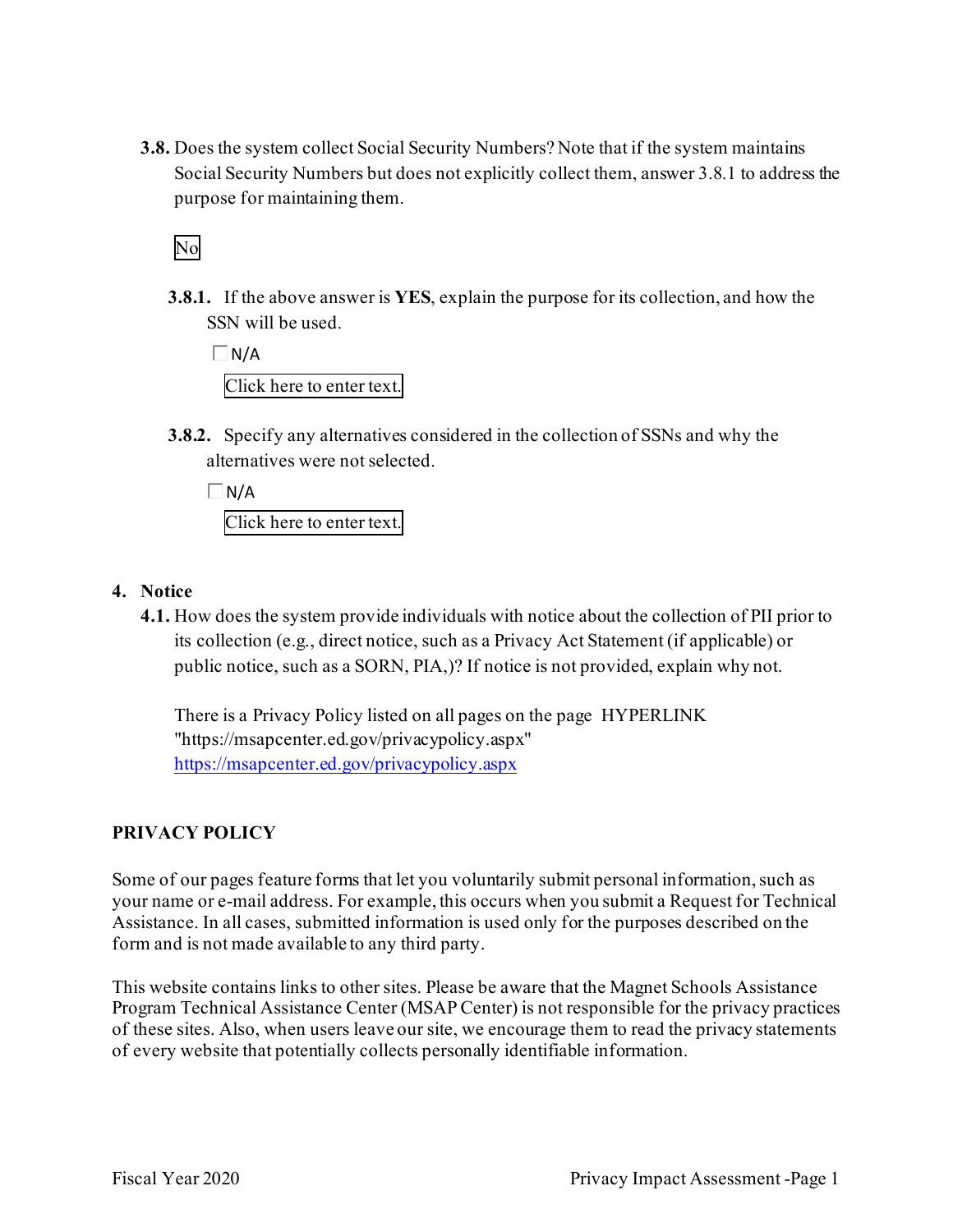**4.2.** Provide the text of the notice or the link to the webpage where the notice is posted if notice is provided other than by SORN or PIA.

 Click here to enter text.  $\Box N/A$ 

<https://msapcenter.ed.gov/privacypolicy.aspx>

**4.3.** What opportunities are available for individuals to consent to uses (including new uses of previously collected PII), decline to provide PII, or opt out of the project?

 office. The users are required to consent to the policy before using the system. Grantees are required by Title IV Part D to submit the PO information to ED program

**4.4.** Is the notice referenced in Question 4.1 reviewed and revised when there are changes in the practice, policy, or activities that affect the PII and privacy to ensure that individuals are aware of and can consent to, where feasible, these changes?

Yes

### **5. Information Sharing and Disclosures**

### **Internal**

 **5.1.** Will PII be shared internally with other ED principal offices? If the answer is **NO**, please skip to Question 5.4.



**5.2.** What PII will be shared and with whom?

 $\Box$  N/A

Information is never shared with any external personnel or agency.

**5.3.** What is the purpose for sharing the specified PII with the specified internal organizations?

 $\overline{M}$  N/A

Click here to enter text.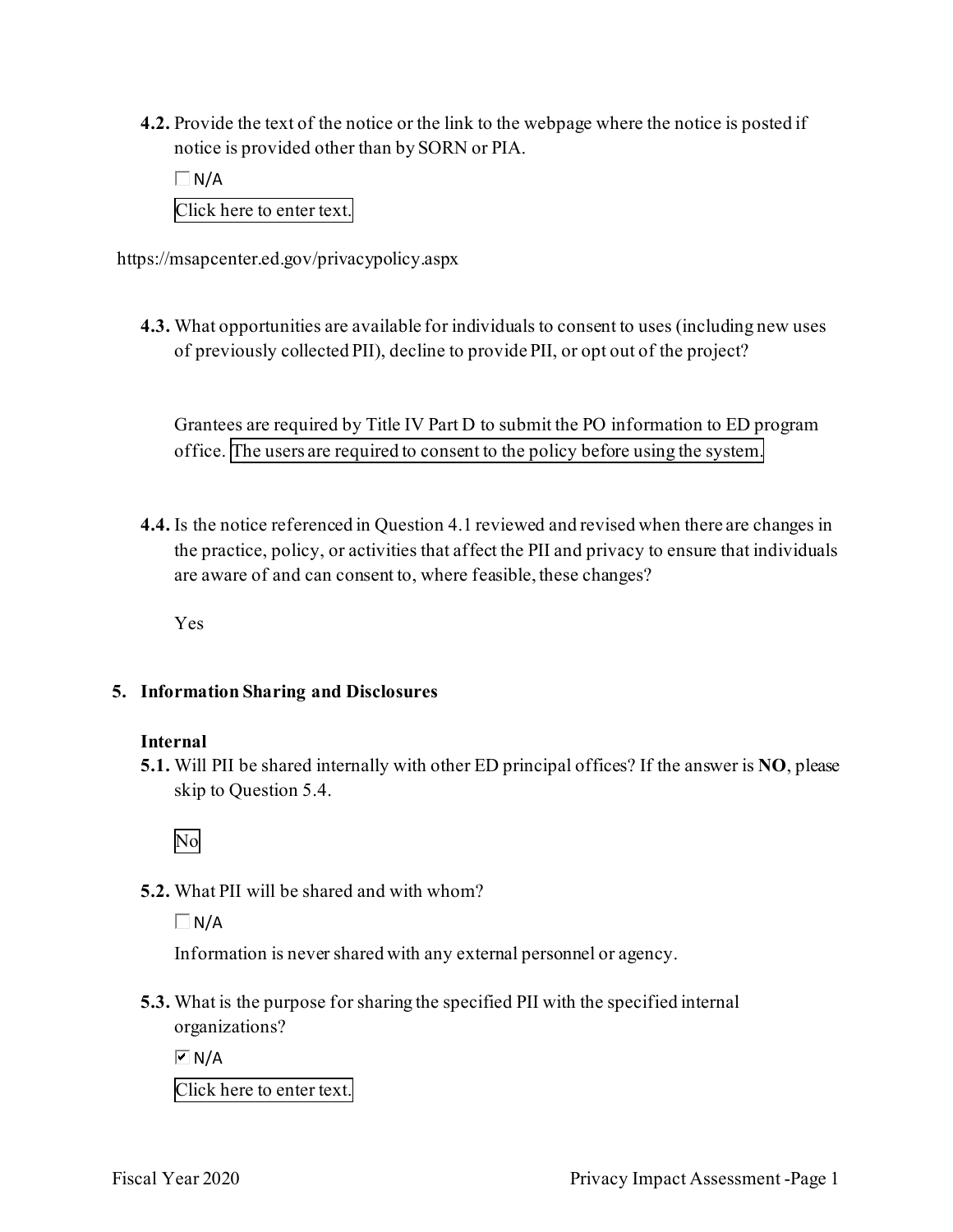#### **External**

**5.4.** Will the PII contained in the system be shared with external entities (e.g. another agency, school district, the public, etc.)? If the answer is **NO**, please skip to Question 6.1.



 **5.5.** What PII will be shared and with whom? List programmatic disclosures only. 4 **Note: If you are sharing Social Security Numbers externally, please specify to whom and for what purpose**.

 $\overline{M}$  N/A

Click here to enter text.

**5.6.** What is the purpose for sharing the PII with the specified external entities?

 Click here to enter text.  $\overline{M}$  N/A

**5.7.** Is the sharing with the external entities authorized?

 Click here to select.  $\overline{M}$  N/A

**5.8.** Is the system able to provide and retain an account of any disclosures made and make it available upon request?

 Click here to select.  $\overline{M}$  N/A

**5.9.** How is the PII shared with the external entity (e.g. email, computer match, encrypted line, etc.)?

 $\overline{M}$  N/A

Click here to enter text.

**5.10.** Is the sharing pursuant to a Computer Matching Agreement (CMA), Memorandum of Understanding (MOU), or other type of approved sharing agreement with another agency?

 $\overline{\triangleright}$  N/A

<sup>4</sup> If this information is covered by Privacy Act System of Records Notice (SORN) please list only relevant programmatic disclosures listed under the Routine Uses section.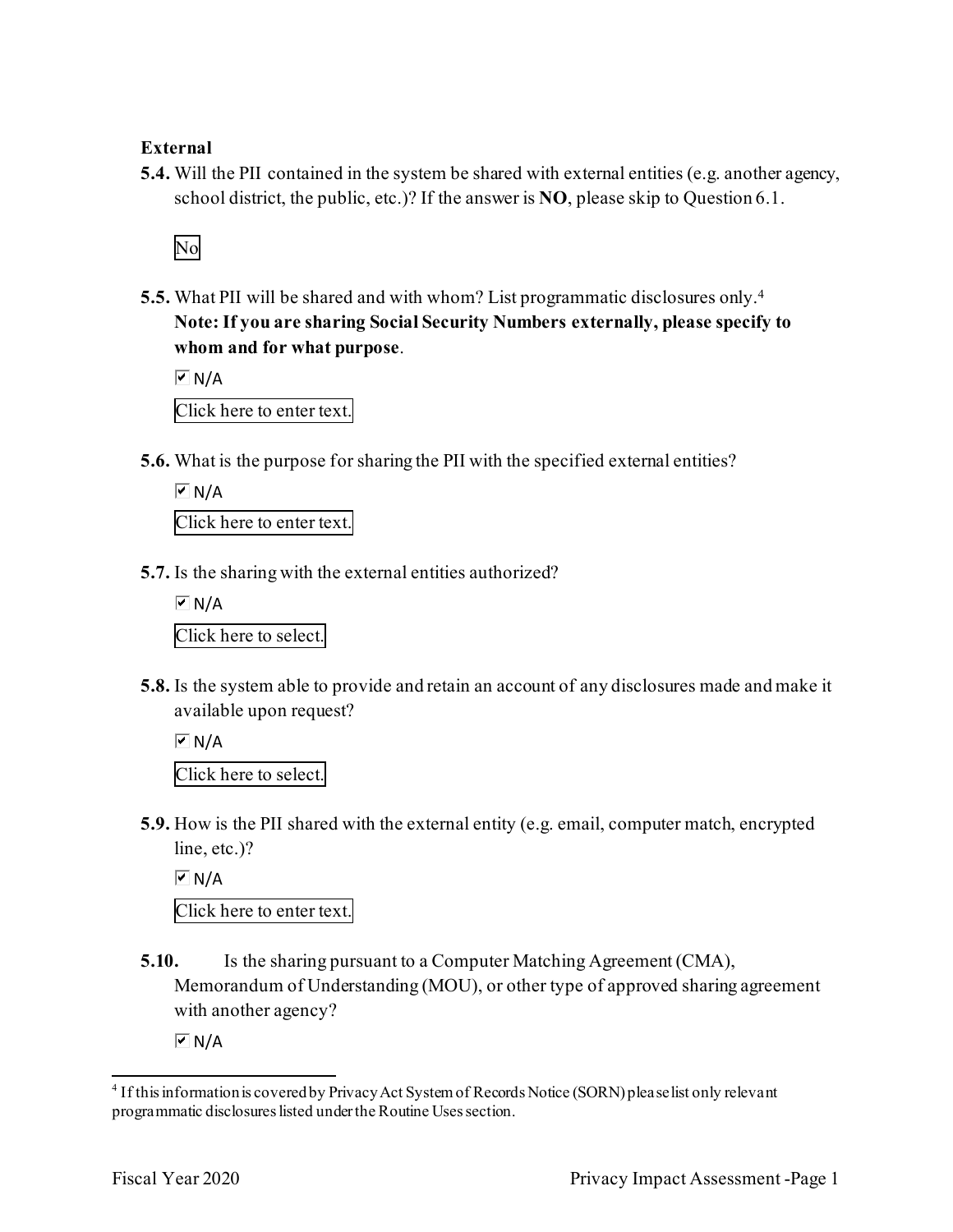Click here to select.

**5.11.** Does the project place limitation on re-disclosure?

 $\overline{M}$  N/A

Click here to select.

#### **6. Redress**

**6.1.** What are the procedures that allow individuals to access their own information?

data. Grantee users must contact the MSAP Center Technical Assistance Team to make changes to the information they provided. The technical support teams verify the information before correcting the information. Grantees have access to their profiles by logging in. Grantees can view and verify the

**6.2.** What procedures are in place to allow the subject individual to correct inaccurate or erroneous information?

 Grantee users must contact the MSAP Center Technical Assistance Team to make changes to the information they provided. The technical support teams verify the information before correcting the information.

**6.3.** How does the project notify individuals about the procedures for correcting their information?

 There is a user guide which provides instructions on how to correct information in the grantee's profile. Users are given training when they are added on how to correct their information.

### *7.* **Safeguards**

 *If you are unsure which safeguards will apply, please consult with your ISSO.* 

**7.1.** Does the principal office work with their CSO/ISSO to build privacy & security into the system and build privacy extensions to the extent feasible?



**7.2.** Is an Authority to Operate (ATO) required?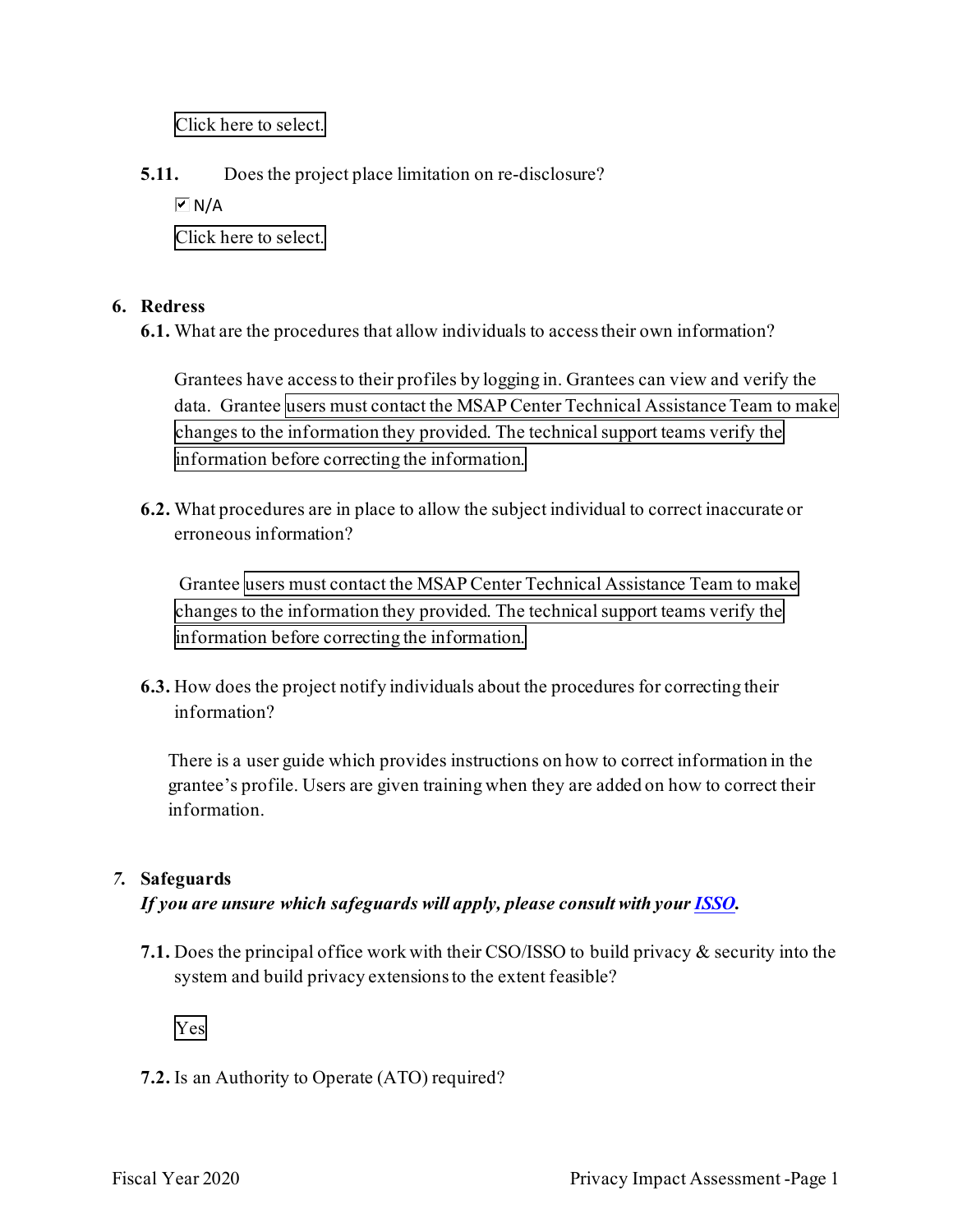Yes

**7.3.** Under NIST FIPS Pub. 199, what is the security categorization of the system: **Low, Moderate, or High?** 



**7.4.** What administrative, technical, and physical safeguards are in place to protect the information?

incident response, and disaster recovery training. MSAP access is only available to authorized users. User access is managed by the MSAP office. MSAP only supports communication using the latest secured Transport Layer Security protocols. The system does not collect data from other systems or share data with other systems. All personnel working with MSAP must agree to established rules of behavior. Personnel in system administration and support roles must complete personnel background screening and complete additional training including role-based,

incident response, and disaster recovery training.<br>Physical security is inherited and maintained by the Amazon Web Services GovCloud. MSAP technical and administrative controls comply with the Federal Information Security Modernization Act requirements and with National Institute of Standards and Technology (NIST) standards.

**7.5.** Is the information in the system appropriately secured in accordance with the IT security requirements and procedures as required by Federal law and policy?



**7.6.** Has a risk assessment been conducted where appropriate security controls to protect against that risk have been identified and implemented?



 ensure the security controls continue to work properly at safeguarding the PII. **7.7.** Please describe any monitoring, testing or evaluation conducted on a regular basis to

 system is continuously monitored using endpoint protection tools. System undergoes monthly scans and annual security assessment reviews, and the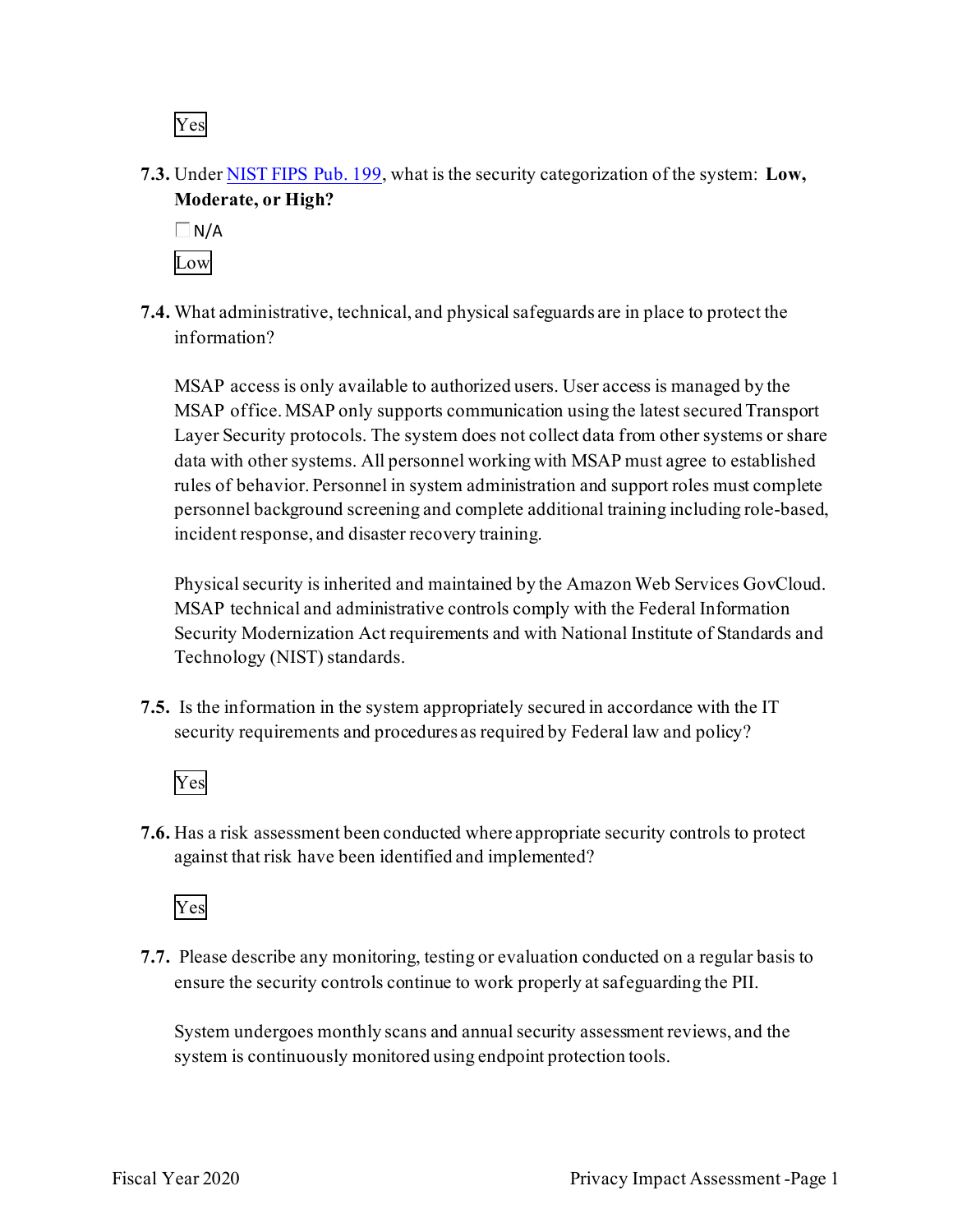#### **8. Auditing and Accountability`**

 **8.1.** How does the system owner assess and ensure that the PII is used in accordance with stated practices in this PIA?

 in this PIA through several methods. One method is completing the Department Risk The MSAP system owner ensures that the information is used following stated practices Management Framework process and receiving an authorization to operate. Under this process, a variety of controls are assessed by an independent assessor to ensure the MSAP application and the data residing within are appropriately secured and protected. One-third of all NIST security controls are tested each year, and the entire system's security is re-evaluated regularly. The PIA is reviewed and updated on an as-needed basis and, at a minimum, biennially. These methods ensure that the information is used within the stated practices outlined in this PIA.

**8.2.** Does the system owner continuously monitor and audit the privacy controls to ensure effective implementation?

Yes

**8.3.** What are the privacy risks associated with this system and how are those risks mitigated?

 This PIA details the privacy controls and safeguards implemented for this system in order to mitigate privacy risk. These controls and safeguards work to protect the data from privacy threats and mitigate the risks to the data. Additionally, privacy risks have been reduced by only collecting the minimum PII necessary and by not collecting any sensitive PII.

 Role-based access controls are implemented to ensure access to data is restricted to authorized users only. Access to monitoring and auditing related documents is limited to Department employees with appropriately approved access authorization. User ID is displayed in the reporting page and is visible to the user who is logged in, but no other PII will be posted to the MSAP Public Portal for any reason. Since users voluntarily decide what to share in report submissions, there is a possibility that PII could be exchanged through these reports.

 The privacy risk associated with the system is minimal, as the system only stores grantee names, office email addresses, office phone numbers, user IDs, and passwords.The